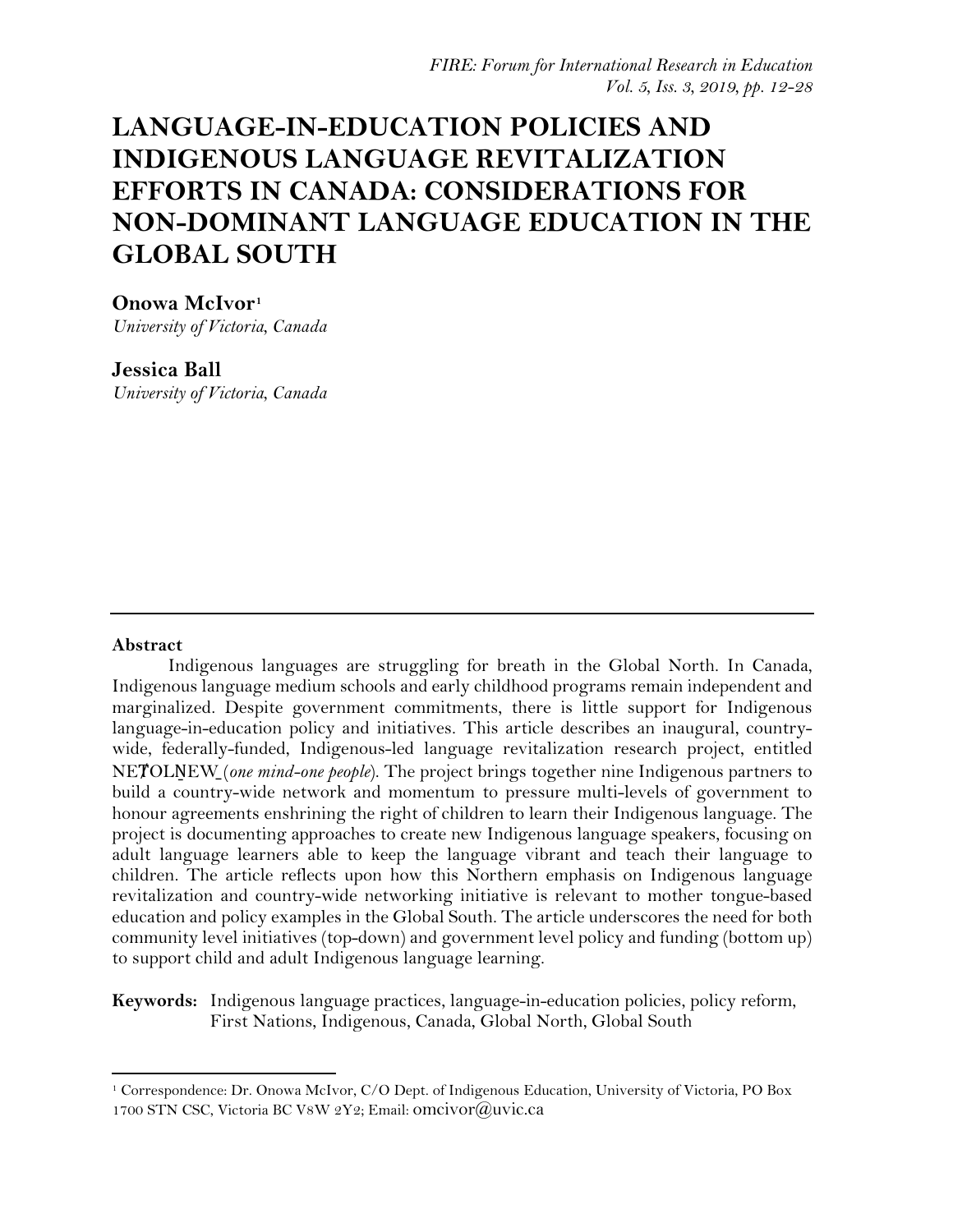# ᐸᐢᐲᐃᐧᐣ **paspîwin** - *The act of successfully escaping or eluding danger***[2](#page-1-0)**

The 'last speaker of a dying language' makes a sensational news story, and the media and language advocacy efforts often draw attention more to language loss than to language recovery. Indeed, there is undeniable evidence of the endangerment of an estimated 3,000 Indigenous languages globally (UNESCO, 2017). Yet, there are many stories of gains being made to retain threatened and endangered languages and progress towards language recovery, giving reasons for hope and not only fear. In Canada, as elsewhere around the world, ethnolinguistic minority and Indigenous communities have been in a state of high alert about language erosion. However, it is also important to acknowledge that some languages have survived the multifarious forces driving them to the brink of extinction, and some are surviving against all odds. They are *paspfwin* - successfully escaping or eluding danger. These languages are typically the foundation and repository of culturally-based knowledge within communities who have had the awareness, will, leadership, and resources to mount a defense against threats to their language. Communities have done this by engaging in various forms of language retention and revitalization work. In both the global North and global South, this work has been done for centuries within small language enclaves. With expanding avenues for inter-community collaboration, this work has involved more broadly networked efforts involving the development of orthographies and programs for children and adults to see, hear and practice their language. In some cases, collaborative, community-led efforts have led to linkages with scholars in education and language revitalization. This article shares such efforts in Canada.

Some research has shown that, in Canada, the rate with which new Indigenous language speakers are being created is beginning to outpace the rate at which speakers are being lost (Dunlop, Gessner, Herbert, & Parker, 2018; Statistics Canada, 2017a). This means that children, young people, and adults are actively engaged in learning their languages. Successful approaches that are contributing to this promising turn-around warrant investigation with a view toward lessons that could be shared. In Canada, language revitalization work is occurring in and by Indigenous communities themselves, and involves education across the lifespan with the goal of creating new language speakers or strengthening existing speakers of all ages. To date, communities in Canada have not benefitted enough from supportive government policies or investments. Yet, the survival and flourishing of the world's languages requires a 'wrap-around', systems-wide approach. A wrap-around approach means action at all levels, including: (1) top-down (community level) multigenerational programs; (2) mid-level (provincial/state/regional) enabling leadership, technical and financial support; and (3) bottom-up (high government level) enabling policies, advocacy, and strategic planning. In short, a strategically planned, multi-level effort is needed to fulfil children's rights and realize United Nations Sustainable Development Goal 4 which calls for signatories to "ensure inclusive and equitable equality education and promote lifelong learning opportunities for all" (United Nations General Assembly, 2015).

#### **The Canadian Context**

Momentum for non-dominant languages in education has burgeoned in the last two decades, with a growing number of reports on innovations and promising outcomes. Much of this effort has emanated from and reflects the Global South. Meanwhile, Indigenous

<span id="page-1-0"></span><sup>2</sup> **Source:** Alberta Elders' Cree Dictionary English-Cree (LeClaire & Cardinal, 1998)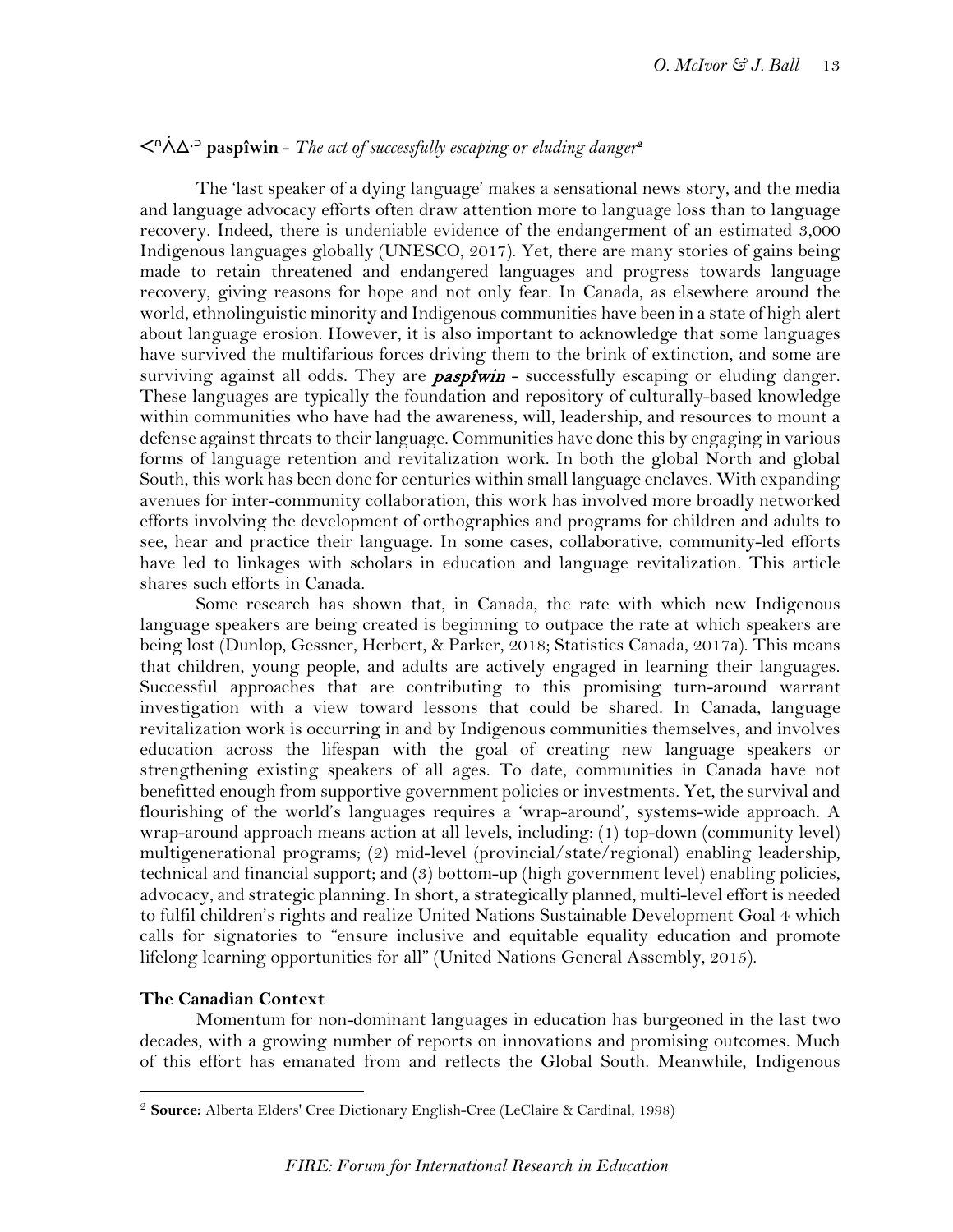languages remain marginalized in the Global North, and less attention has been paid to the challenges and promising practices experienced there. This article describes Indigenous language education and language policy in Canada. We also point to language policy and education environments in the Global South as points of comparison.

The focus of our work in Canada is specifically on Indigenous languages – that is the first languages of the lands now referred to as Canada, those of the peoples now referred to as First Nations, Inuit, and Metis. There are also many ethnic minority languages belonging to immigrant populations in Canada, including some that are also threatened or endangered in their homelands (Statistics Canada, 2011). However, our work and the project we highlight in this article involves the estimated 90 languages of Indigenous peoples in Canada (UNESCO, 2017). Herein we describe the rapidly evolving policy context and ongoing challenges of current language-in-education policy and implementation.

#### **Language revitalization in relation to mother tongue-based multilingual education**

Indigenous language-based education in Canada is referred to in terms of language revitalization or language maintenance. These terms are generally not part of the vocabulary of mother tongue-based education in the Global South. In some regions in both the Global North (i.e., Nunavut) and in many regions in the Global South, the home language, while non-dominant, is nevertheless healthy in terms of the numbers of proficient speakers and the use of the language in social life. Therefore, in these contexts in makes sense to focus on reforming language policy and on mother tongue-based (MTB) education. MTB education is directed towards enabling children to have a 'best' chance in school by conducting programs in their first language ('first language first'). In some cases, there is also a goal of enabling children to further develop their home language skills. Yet, there are also many communities in both the Global North and the Global South where the non-dominant language spoken in the home is extremely devalued in the wider society, and there may be few fully proficient speakers of the language (i.e., fully literate, or in Cummins' categorization, cognitivelyacademically proficient) (Cummins, 2000).

It can be difficult to find adults who are sufficiently proficient in the non-dominant language to be able to teach, especially beyond the early years, including literacy in the language. In Cambodia, for example, most of the Indigenous languages would be considered threatened on the EGID Scale (Lewis & Simons, 2010). In most parts of Canada, except Nunavut in the far north, the status of nearly all Indigenous languages is more severe, with the vast majority of Indigenous children not speaking or hearing the Indigenous language at home. Therefore, policy, advocacy, and implementation are focused on revitalization approaches, including language immersion programs in which the 'mother-tongue' language used in the program is actually a *new* language for the children.

In this context for threatened-to-nearly extinct languages, there are unique challenges that make this a distinctive sub-field of non-dominant language education. In particular, there is an immediate priority on creating proficient adult speakers who can serve as teachers and who can also use the language functionally in social life, thereby sustaining its vitality. Hence, we argue for the use of the term language revitalization and draw attention to the specific challenges and strategies needed in these more extremely difficult circumstances. We also acknowledge that there are many similarities between the needs, goals, and strategies of language revitalization efforts and MTB education. Perhaps one crucial difference to highlight, however, is that language revitalization, as a field, encompasses efforts from cradle to grave to keep a language alive and developing, rather than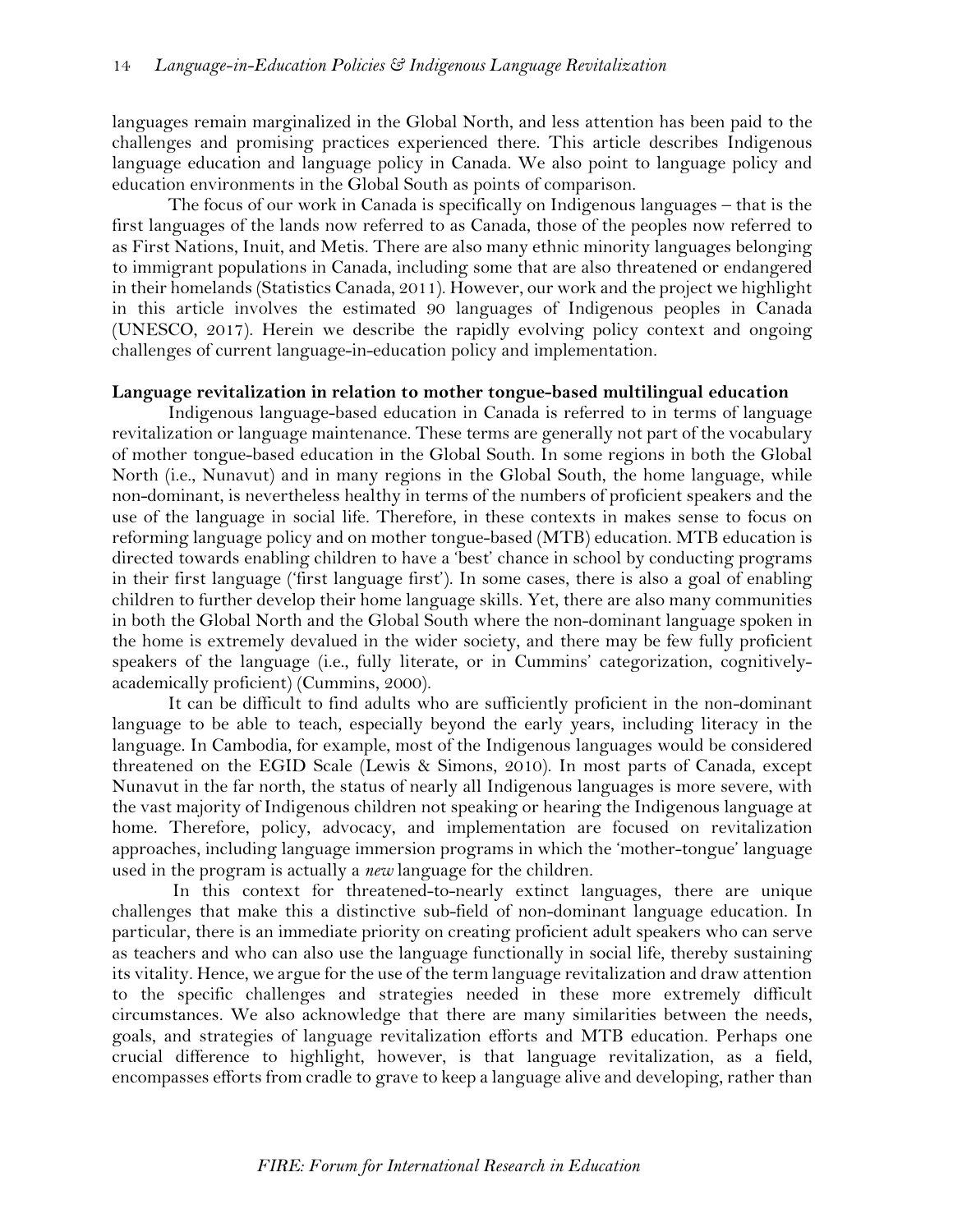a main focus on children's rights to learn in a language they already understand, which is the foundational goal of much MTB programming.

With this important differentiation in mind, we turn now to the landscape for Indigenous language revitalization in Canada, including a brief overview of grassroots efforts and government responsibilities and actions (and inaction) to date. We then describe the current, multi-year, government-funded project, NETOLNEW (name explained below), that is building momentum in the Indigenous language revitalization movement in Canada. Finally, we set this Northern example beside some points of similarity and difference with language learning and education environments in the Global South. We close with a formative conclusion and suggestions for action.

## **Indigenous Language Education Policies in Canada**

Whether school is the best place to centre non-dominant language learning is controversial (Hornberger, 2008) and, regardless, the time allotted and technical and financial resources to ensure quality language learning opportunities are rarely enough. However, for many children the world over, a significant portion of their childhood is spent in a school setting, so it is a site that can have a decisive impact on whether and what language(s) children learn and the language proficiency they acquire. In Canada, historically, schools have been explicitly hostile to Indigenous language acquisition. The genocidal history of Canada has included the use of forced confinement of children in schools that forbade the use of Indigenous languages and produced the near extinction of most of Canada's Indigenous language wealth (Milloy, 1999).

As part of the Canadian government's efforts to atone for its historical legacies, commitments have been made to assist in the revitalization of Indigenous languages. However, these promises have not been kept; currently there is no federal plan or infrastructure to support the continuation or development of Indigenous languages, to fulfill children's right to learn their language, or adequately teach these languages in schools country-wide. Schools and early childhood programs with Indigenous languages as media of instruction are independent and remain marginalized within the larger education system. One of the reasons for this marginalization is because in Canada, education is under the jurisdiction of each of the ten provinces or three territories, yet, under the *Indian Act* (1985), services for Indigenous people fall under federal jurisdiction. The federal government is therefore legally responsible for the education of Indigenous students, including transferring funds to the provinces/territories for Indigenous students (Thorstenson, Hanna, & Callison, 2006).

During the century of Indian residential schools, little Indigenous language use was permitted, in or outside the classroom. As Indian residential schools began to be phased out, schools on reserved lands were required to hire provincially-certified teachers and to teach the curriculum of the province in which they were located (McCue, 2011). In 1972, a group called the National Indian Brotherhood (now called the Assembly of First Nations) published the first Indigenous-authored treatise on education for Indigenous children entitled *"Indian control of Indian Education"* (National Indian Brotherhood, 1972). This was subsequently adopted as the unofficial education policy of the federal government regarding Indigenous children. While providing Indigenous communities with more authority over local education policies and programs, it has also been used by the federal government as a means to absolve itself of fiduciary responsibility for the education of Indigenous children (Bear Nicholas, 2001), while still requiring that Indigenous-operated schools use provincial curricula and meet provincial standards (Carr Stewart, 2006). While communities were gaining control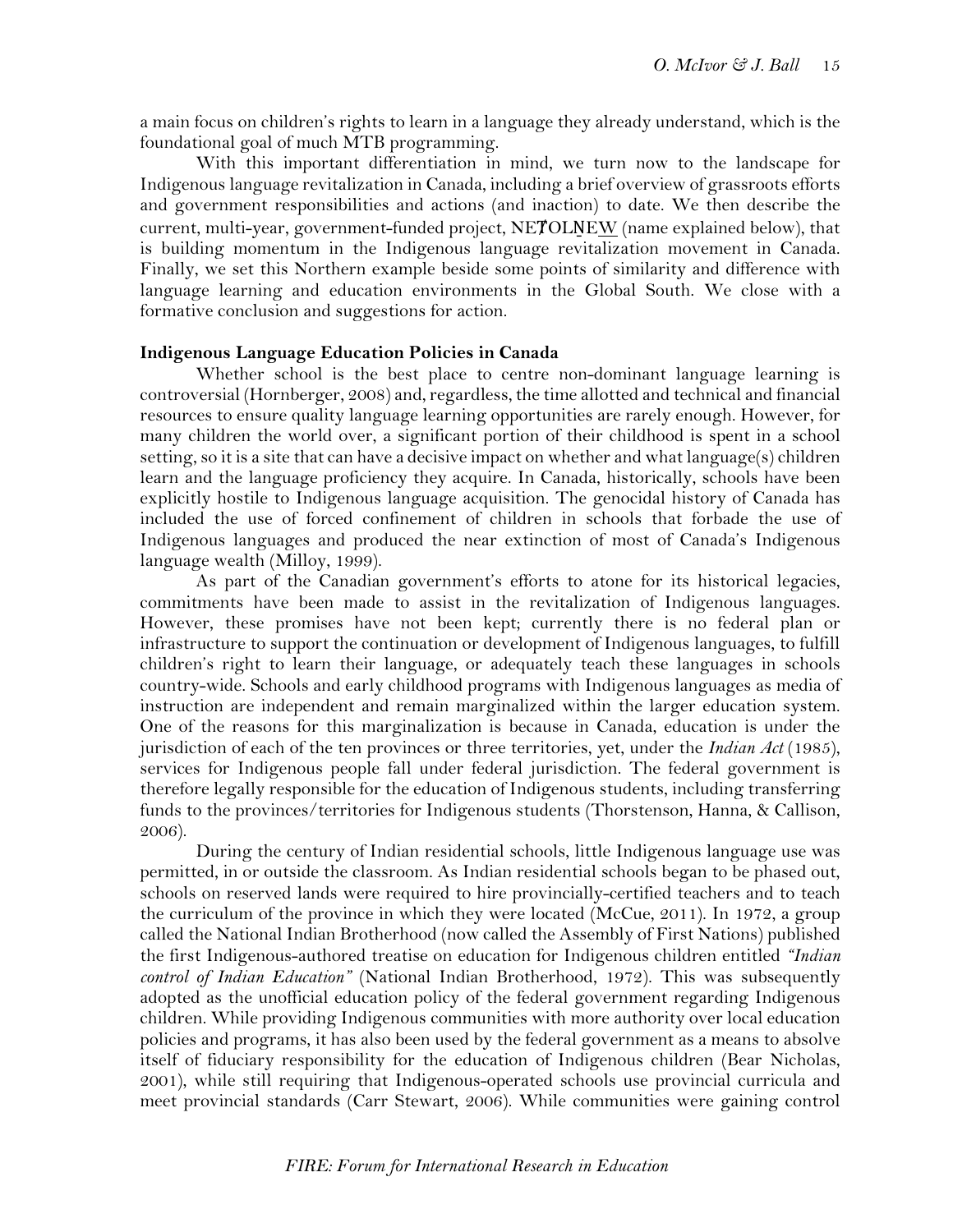over some aspects of their education, language was not overtly supported by this policy and the provincial/territorial requirements placed on communities made it difficult, if not impossible, to establish Indigenous language-medium schools during this era. Ball and McIvor explain,

over the past two decades, international movements for language revitalization and self-determination in education have become increasingly separate. This uncoupling of language and education policy is a common problem around the world that results in missed opportunities for language advocates and educators for mutually beneficial, coordinated efforts… (2013, p. 27)

Indigenous communities have continued to advocate for greater control over all aspects of their education, especially by creating independent school boards or negotiating legislation that provides autonomy over teacher certification and curriculum content (e.g., the First Nations Jurisdiction over Education in British Columbia Act, 2006). A rare example of a treaty recognizing full autonomy of an Indigenous people, including over education, in a nation-to-nation agreement, is the Nisga'a Final Agreement (2000). Yet, even in this progressive arrangement, restrictions continue to apply, including a requirement to prove equivalency with provincial education standards (Nisga'a Lisims Government, 1998). Lacking the necessary enabling policies, and supports, Indigenous communities across the country continue to struggle to implement fully autonomous education systems, which would provide control over certification, allocation of funds and resources, and curriculum content for Indigenous language medium education such as immersion and bilingual programs.

Some provinces and territories have legislation that recognizes the significance of Indigenous languages, and have education policies or policy frameworks to offer some provision for Indigenous students to learn their language to some extent. All provinces and territories allow for 'language as subject' programs where student demand and language teaching capacity exist. However, as MTB programming efforts elsewhere have also found, effort is often needed to create demand for the entire curriculum to be taught in non-dominant languages in contexts where this has not previously been an option. In Canada, outside of Indigenous communities themselves, there has been very little effort to raise awareness and create demand for learning an Indigenous language as a subject of study or as a medium of instruction. As well, with few exceptions, governments have not institutionalized teacher training in Indigenous languages, so that even where there may be enabling policy and willingness at a school level, there are rarely qualified teachers who are proficient in an Indigenous language available to teach in the language across all subjects. Thus, in almost all settings, there is scarce support to implement Indigenous language-medium immersion or bilingual programs that require fully certified professional teachers.

In short, even when there is enabling education policy, often there is a contradictory imposition of pre-existing restrictions on curriculum and learning outcomes imposed by provincial or territorial education requirements. For example, in 2007, the province of Ontario adopted a First Nations, Métis and Inuit Education Policy Framework aimed at improving education for Indigenous students, including access to Indigenous language learning support. Yet, mechanisms to implement the framework have never been articulated and provincial education requirements currently do not allow the use of languages other than the two official languages of English or French as the language of instruction outside of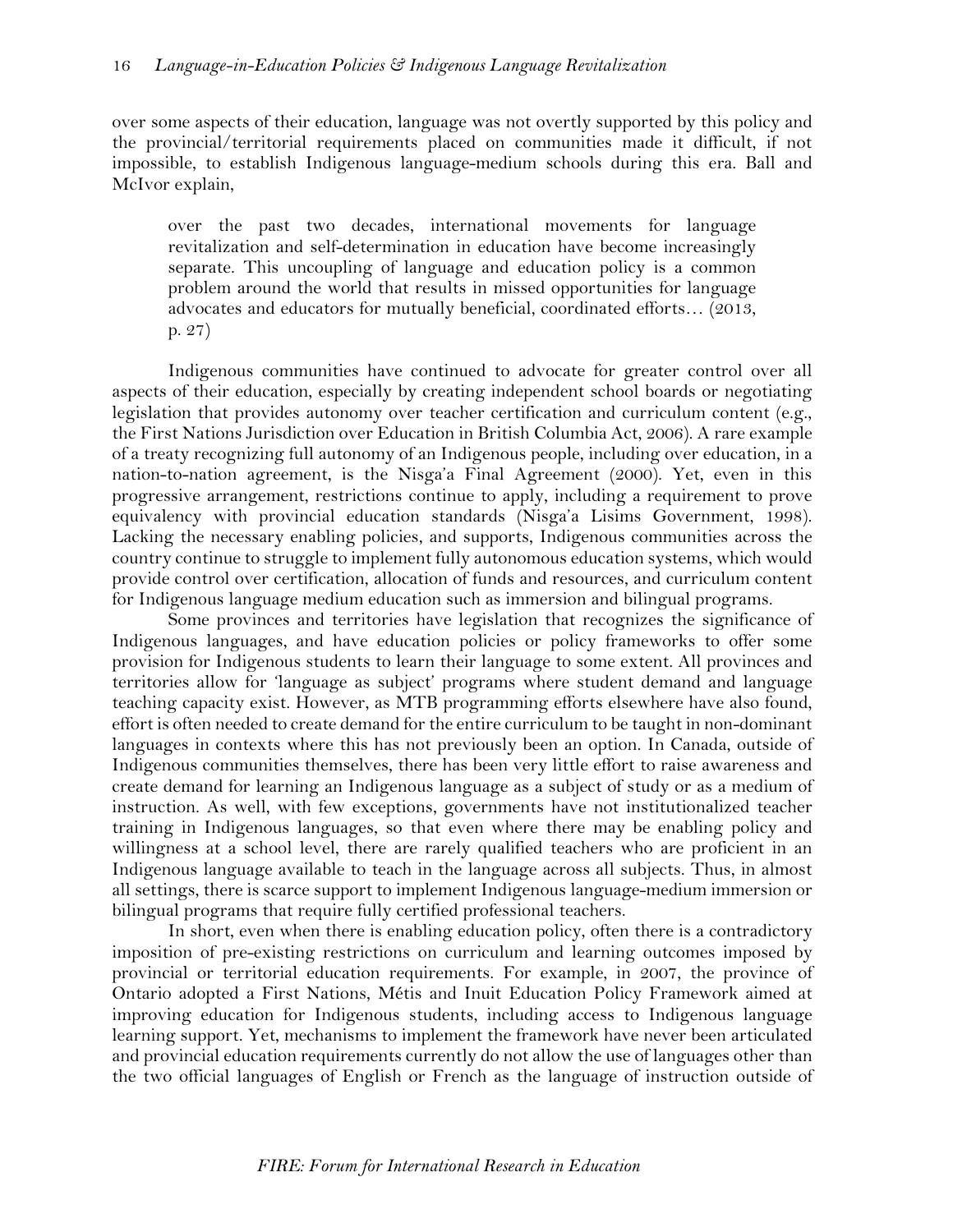elective language classes. With the exception of two territories, no province provides specific support for Indigenous bilingual or immersion programs.

The two exceptions are the northern territories of Yukon and Nunavut. The territory of Nunavut leads the country in bilingual programming involving 86 per cent of Indigenous students (Statistics Canada, 2017b). Inuktitut and Inuinnaqtun are official languages in Nunavut alongside English and French. Developing these languages is one of four core curriculum strands in Nunavut's Department of Education (2007). All Nunavut schools offer bilingual programming (Indigenous language and another official language) from Kindergarten to Grade 3, and Indigenous languages must continue to be taught as a subject thereafter. The territory has a goal of bilingual education for all grades by 2020, though it is far from achieving this goal (Office of the Auditor General of Canada, 2013).

Another bright northern light in Canada is the Yukon Territory, where Indigenous language immersion programming is permitted and the Yukon Education Act requires teaching of Indigenous languages in Yukon schools. Yet, "[w]ith the exception of Tagish [an Indigenous language], all of the Yukon First Nations languages are being taught as second-language programs in 22 Yukon schools" (Yukon Schools, 2018).

Across all 10 provinces and three territories, barriers to creating Indigenous language programs include a lack of curricula, teaching and learning resources, and certified teachers who also speak the relevant Indigenous language (Richards & Burnaby, 2008). There are also no technical resources in place, such as Indigenous language program guidelines, adequate widespread teacher training for Indigenous language pedagogy, or administrative support for the development and delivery of Indigenous language programs. McGregor, McIvor and Rosborough (2017; 2018) offer a rare example of a teacher training program focused on partnering with Indigenous communities to strengthen the language proficiency of prospective teachers while also providing professional education leading to permanent certification to teach across all subjects.

Successful Indigenous immersion programs are also exceedingly rare in Canada and are only found in land-based (on-reserve) communities (Fulford, 2007; McIvor & McCarty, 2016) Examples include Mi'kmaw Kina'matnewey Eskasoni Mi'kmaw Immersion School in Nova Scotia (Gillies & Battiste, 2013), Chief Atahm School for Secwepemc immersion in British Columbia (McIvor, 2005; Michel, 2012), and Karonhianónhnha Ionterihwaienstáhkhwa which is a Kanien'kéha (Mohawk language) immersion school located at Kahnawá:ke immersion in Québec (Kahnawá:ke Education Centre, 2019). These successes are the results of the hard work of the Indigenous communities who have innovated solutions despite lack of government support.

## **Government Responsibilities**

Several legal commitments and declarations have been made by the Canadian government to Indigenous people in exchange for the land the settlers agreed to share and for the promise to live together in harmony and shared prosperity (Wabi, 2018). The original commitment covering most of the lands now referred to as Canada were numbered treaties which included provisions for schools on reserve. One example of this is Treaty 5 which states, "Her Majesty agrees to maintain schools for instruction in such reserves hereby made as to Her Government of the Dominion of Canada may seem advisable, whenever the Indians of the reserve shall desire it" (Treaty 5, 1969). Unfortunately, these promises were enacted through 'Her Majesty's designated government' (the colonial government of Canada) and were manifested in the form of the largely devastating Indian residential and day school system. These were operated mainly by religious organizations through contracts with the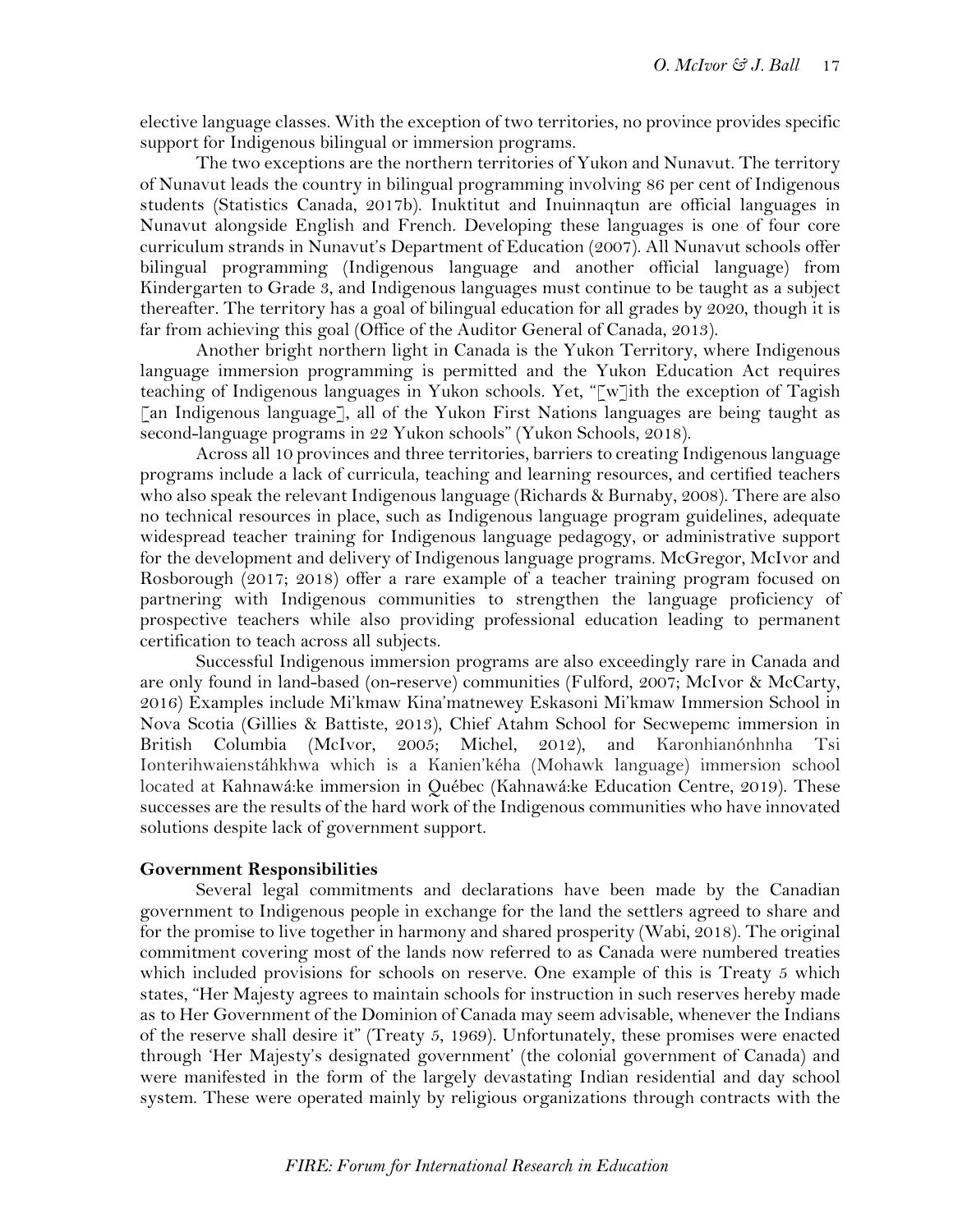federal government, and Indigenous people had no opportunity to express their desire. Enrolment was enforced and parents who refused to give over their children to this system of assimilation were incarcerated. These institutions separated children from parents and grandparents, and siblings from one another, sometimes for a child's entire 10 to 12 years of schooling. They enforced foreign language learning while forbidding the use the mother tongue, requiring religious conversion. Many of these institutions were found to have sheltered pedophiles and other abusive caretakers. The schools left successive generations with deep wounds from familial separation, cultural and community displacement, shame and sadness, so that when children entered adulthood, they carried a heavy burden of losses and few of the treasures from their Indigenous birthright, including their language (see Legacy of Hope Foundation, 2014; Milloy, 1999; Truth and Reconciliation Commission of Canada, 2015).

Another important legislation affecting Indigenous people was the Canadian Constitution signed in 1982, which affirmed a legal obligation to the rights embedded in Treaties. According to Section 35.1 of the Canadian Constitution: "The existing aboriginal and treaty rights of the aboriginal peoples of Canada are hereby recognized and affirmed" (Canadian Charter of Rights and Freedoms, s. 35, 1983). The Constitution is important to education as it provides another legal structure to hold the government to account for their responsibilities to education by and for Indigenous peoples on their terms.

In 2015, a multi-year process was undertaken by a Truth and Reconciliation Commission to hear stories of Indian residential school experiences. The Commission produced a report for the Canadian government and its citizens that included 96 Calls to Action (Truth and Reconciliation Commission of Canada, 2015). Nine of these Calls pertain directly to language goals and several combine education goals. In 2016, the Canadian government made a commitment to enact all 96 Calls (Government of Canada, 2018). Also in 2016, the government signed the United Nations Declaration on the Rights of Indigenous Peoples (UNDRIP, 2007). This Declaration includes two main articles pertaining to language (Arts. 13, 14) including one combined with education: "Indigenous peoples have the right to establish and control their educational systems and institutions providing education in their own languages, in a manner appropriate to their cultural methods of teaching and learning." This article (14) is key in the necessary policy and program reforms moving forward.

In 2015, after a decade of a conservative government that was decidedly hostile towards Indigenous peoples, a more receptive government was elected. The new regime has made some promising contributions to language revitalization. The 2016 budget committed CDN\$2.6 billion over five years for First Nations elementary and secondary education, including CDN\$275 million to support First Nations language and culture (Indigenous Services Canada, 2019). However, the Parliamentary Budget Officer (Fréchette, 2016) found that this investment falls far short of what is needed to provide education services on par with non-Indigenous communities. The Office of the Auditor General of Canada (2018) found there was no clarity about how decisions are made for language and culture funding. While increased funding is an improvement, and regional policy frameworks express a commitment to better serve Indigenous students, neither are accompanied by clear strategies, concrete, time-bound, results-oriented actions, or designated actors to implement Indigenous bilingual and immersion programs that could measurably contribute to language revitalization and maintenance in Canada.

In 2017, the federal budget included CDN\$90 million to help "preserve, protect and revitalize Indigenous languages and cultures" (Government of Canada, 2017). The government has also promised to pass an Indigenous Languages Act in 2019, in order to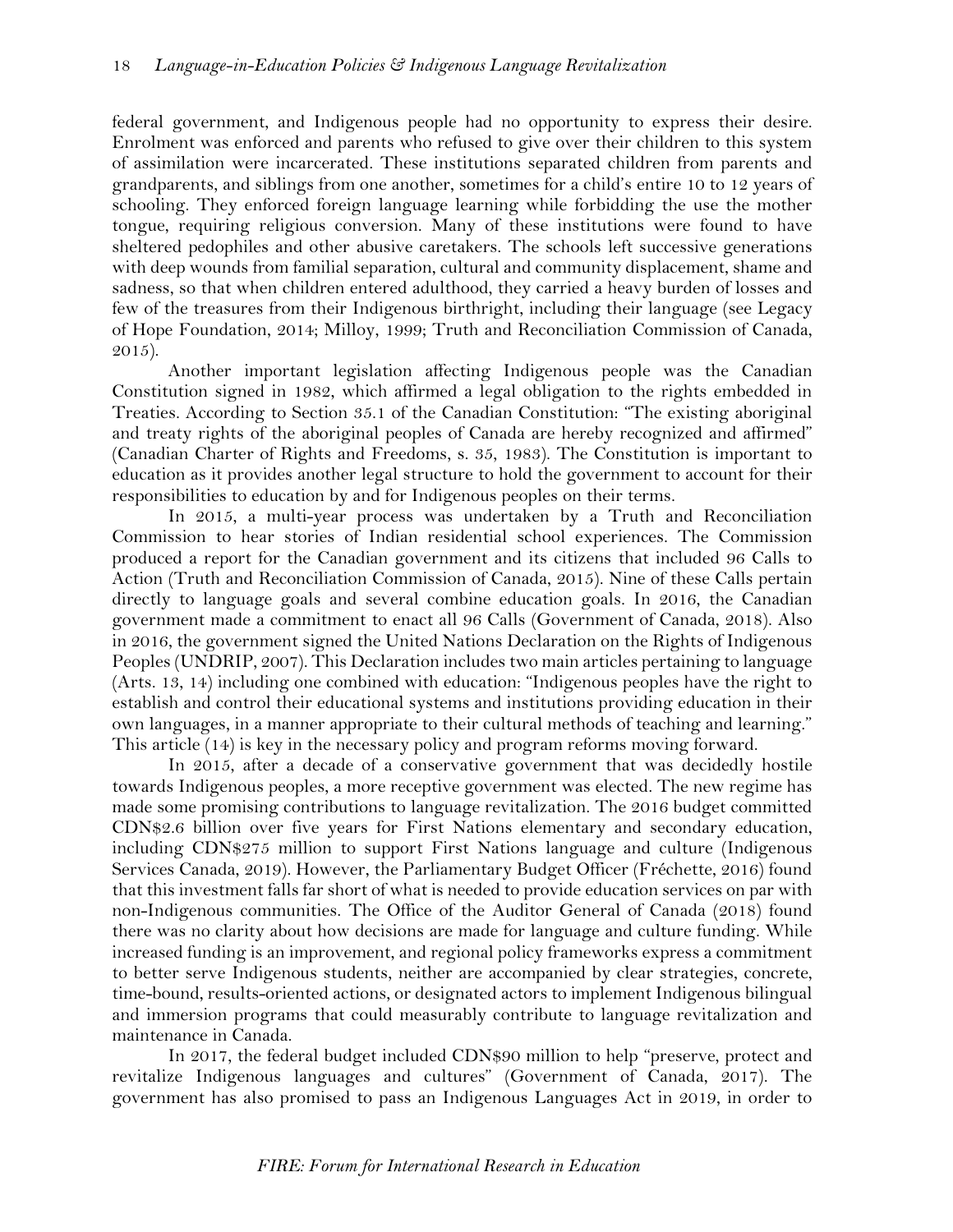protect and continue Indigenous languages. Concurrently, the province of British Columbia is contributing CDN\$50 million over three years (2018-2021) towards language revival efforts in that province. Additionally, the Social Sciences and Research Council of Canada, the main agency distributing federal funds for social science research, has dedicated a funding stream specifically for Indigenous research, including language revitalization studies, and is currently funding the NETOLNEW project described subsequently. These are promising, long-awaited gestures. Much more is needed, over a sustained period, to realize the goal of retaining the many Indigenous language threatened or on the brink of extinction. But they offer hope to Indigenous communities that have never lost their love for their languages and their recognition of the value they hold for retaining cultural knowledge, worldviews, and connections among people, the land, and the universe.

## **NEȾOLṈEW̱: An Indigenous-led, country-wide capacity strengthening initiative**

The education and language policy context described highlights how Indigenous desire for Indigenous language learning in education has inspired some successful programs and, in two territories, produced government-level policy to support efforts. Yet, Indigenous aspirations and community-led efforts for language retention and revitalization have been pervasively thwarted by lack of policy, conciliatory gestures without adequate funding, within authoritarian strategies, policy without action, contradictory provincial educational requirements, and lack of investment in strengthening the technical capacity to deliver quality programming.

Recognizing the historical and persisting hostile environment for Indigenous languages, and the grim predictions for most Indigenous languages in Canada, a group of Indigenous educators, language activists, scholars, and non-Indigenous allies from across Canada came together in 2016 to engage in positive action through a research project. The project includes nine Indigenous community and organizational partners from across Canada. The first author of this article is one of two Indigenous co-directors; the second author is a co-leader. Through CDN\$2.5 million in federal research funding received in 2017, this Indigenous-led project commenced under the name NETOLNEW, a SENCOTEN language word meaning "one mind, one people" [\(www.netolnew.ca\)](http://www.netolnew.ca/).

The name is significant because there are believed to be approximately 90 Indigenous languages in Canada, and diversity can sometimes be a barrier to coordinated action towards unified goals. The name signifies the spirit of collaboration and unity towards the goal of Indigenous language revitalization and maintenance, embracing the diversity of languages across distinctive Indigenous communities and cultures. An important aspect of the partnership is that it is Indigenous-led and governed. The overall goals of the project are to share knowledge, document successful language programs, strengthen leadership capacity, and create political pressure to create enabling federal, provincial and territorial polices that provide meaningful support for Indigenous language retention, revitalization and recovery.

The project partners appreciate that efforts in Indigenous language revitalization largely consist of the important work of documenting Elder speakers, curriculum development, and preschool and school-based programs. Yet, adult language learning is being largely ignored. The partners agree that supporting Indigenous adults to learn their Indigenous language, or to enhance their proficiency in their language, is critical for several reasons. Most importantly, adult speakers can introduce or maintain the language in their homes and as a functional language in their social and economic life. Adult speakers can also support their children's learning both at home and when children have opportunities to learn their language in school. Without adult speakers, there are no languages in homes or teachers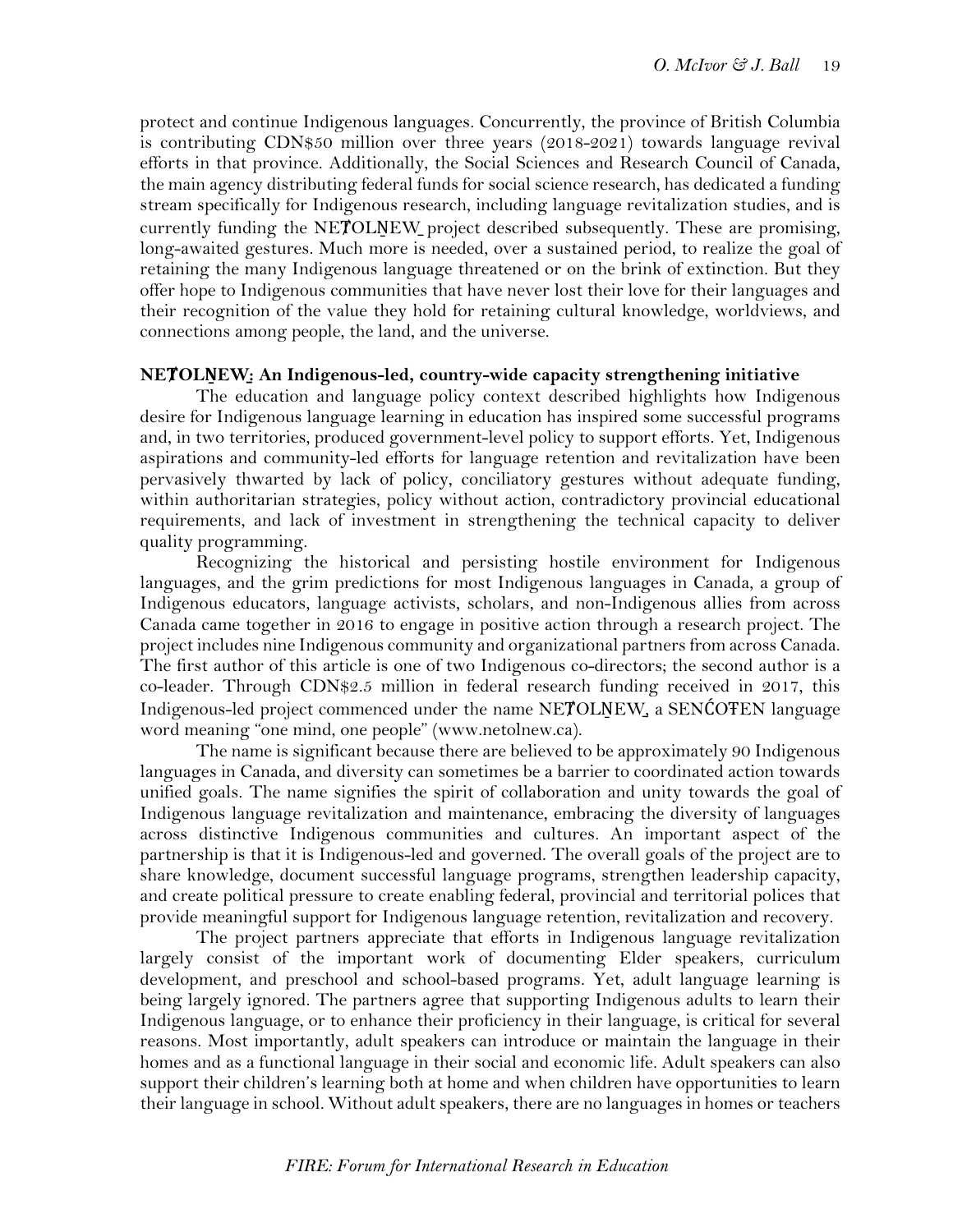in early childhood programs and schools. Hence, the partnership has an adult learner focus, with a view to the prospective roles of adult speakers as future teachers, curriculum developers, administrators in immersion schools, and leaders of the language revitalization movement. The central focus of the research is documenting promising adult education practices for producing adult Indigenous language speakers. As well, a long-term goal is to build upon this inaugural country-wide partnership to create a full-fledged, sustainable, national network to share language learning innovations and their outcomes, and thereby provide political advocacy towards policy reform.

This networked program of research is distributed across five themes shown in *Figure 1* housed under the roof (of Adult Indigenous Language Learning) in the shape of a longhouse, which is traditional to the Indigenous peoples along the west coast of Canada.

*Figure 1*. Five research themes to explore adult Indigenous language learning



Theme 1: NILLA (NE*Ⱦ*OL*Ṉ*EW*̱*Indigenous Language Learning Atlas)**.** This theme, subsequently explained in more detail, is highlighted in this article. The outcome will be an interactive, online atlas (multi-layered, searchable portal) of language retention and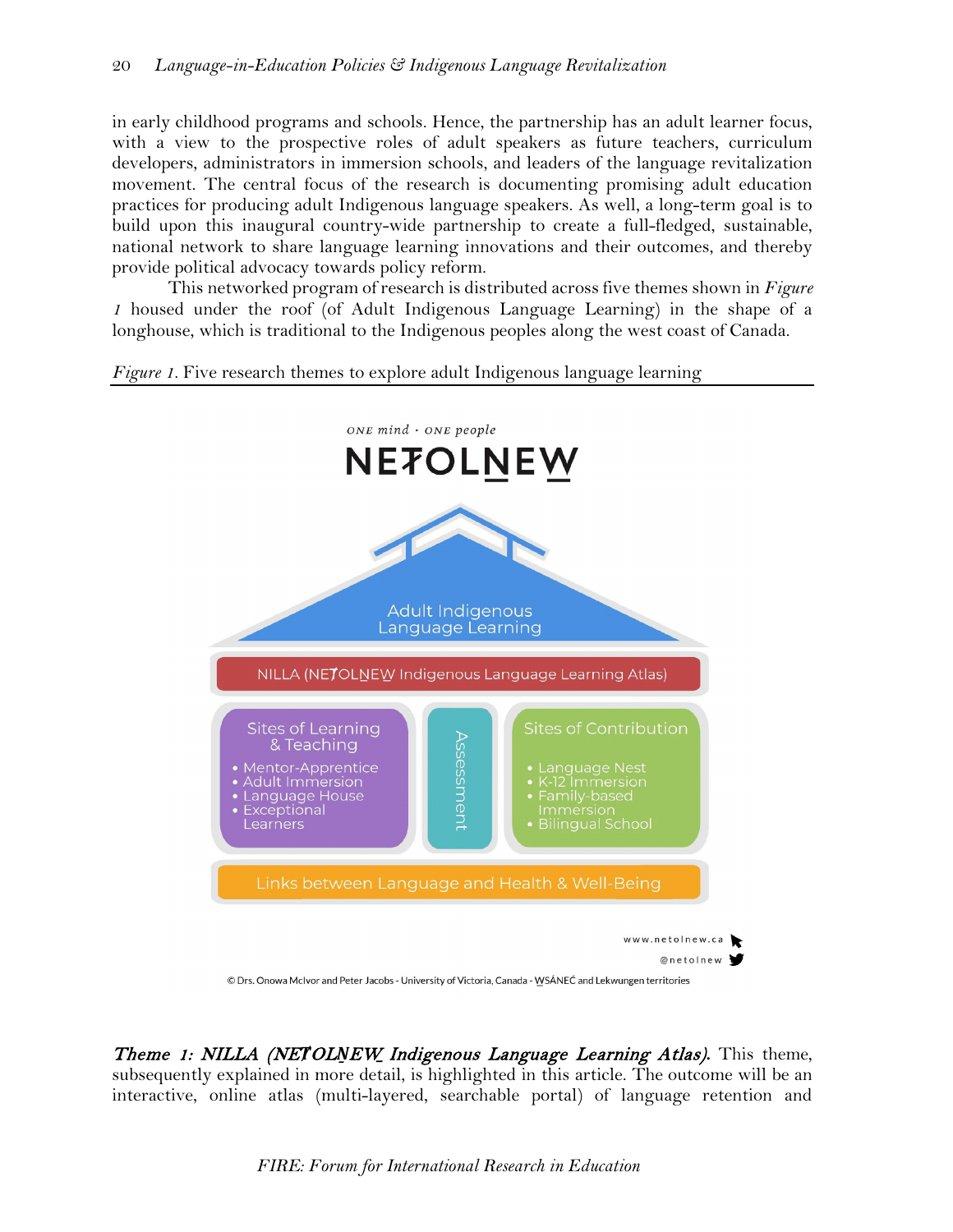revitalization activity across Canada and a source of knowledge about various types of Indigenous language revitalization projects and approaches. Community and partner feedback has led the atlas development also to include spaces for community-to-community interaction, sharing resources and learning and teaching techniques.

**Theme 2: Language-learning Assessment Tool.** Community-based Indigenous language specialists have long since recognized that most language learning assessment tools were inadequate and lacked important nuances to the cultural and contextual aspects of their work. This theme supports the development of relevant language learning assessment tools in Indigenous communities that are also based on rigorous additional language learning science, and tools will be pilot-tested these within partner communities. The project also involves the same sharing and continuity sentiments of the overall research project for maximum benefit between communities while also respecting autonomy.

Theme 3: Sites of Adult Indigenous Language Learning and Teaching. Partner communities' primary goal is to advance proficiency among adult language learners and speakers, which will create and strengthen speakers across generations. Research underway within this theme is yielding insights into various innovative adult Indigenous language learning models towards advancing proficiency in the various languages.

**Theme 4: Sites of Contribution**. Adult Indigenous language learners are regularly called upon to pass on the language to others, while continuing to learn their language themselves. This part of the project explores the impacts of the work that adult speakers do with other learners, including children and youth in their communities.

**Theme 5: Health and well-being**. Studies suggest that language use is correlated with particular health outcomes for Indigenous people. The project is investigating the ways that learners' wellness is affected by their involvement in language learning and teaching, as well as the ways their efforts contribute to the overall wellness of their communities.

## **Indigenous Language Learning Atlas**

Theme 1, the NETOLNEW Indigenous Language Learning Atlas (NILLA), is especially pertinent to the current discussion. It is an online, interactive portal created for the primary purpose of information sharing amongst Indigenous language communities and secondarily providing opportunities for the general public to learn more about language revitalization goals, efforts, and successes in Canada.

NILLA extends the idea of relational networking using technologies that enable: (1) sharing among and between Indigenous entities and development of a national network of language revitalization communities; (2) mapping and documenting existing Indigenous language learning efforts; (3) the sharing and development of pedagogical and practical tools that enable language continuation; (4) a collection of policy measures and collective advocacy for advancing Indigenous language learning; and (5) the creation of a national repository for research that can be accessed and utilized primarily for the benefit of communities engaged in language revitalization work but also used to inform national and international governments and researchers.

Historically, the Indigenous language revitalization movement was borne of individual community activities and later efforts to travel and learn from one another. In more recent times, language gatherings and conferences have leveraged the field to expand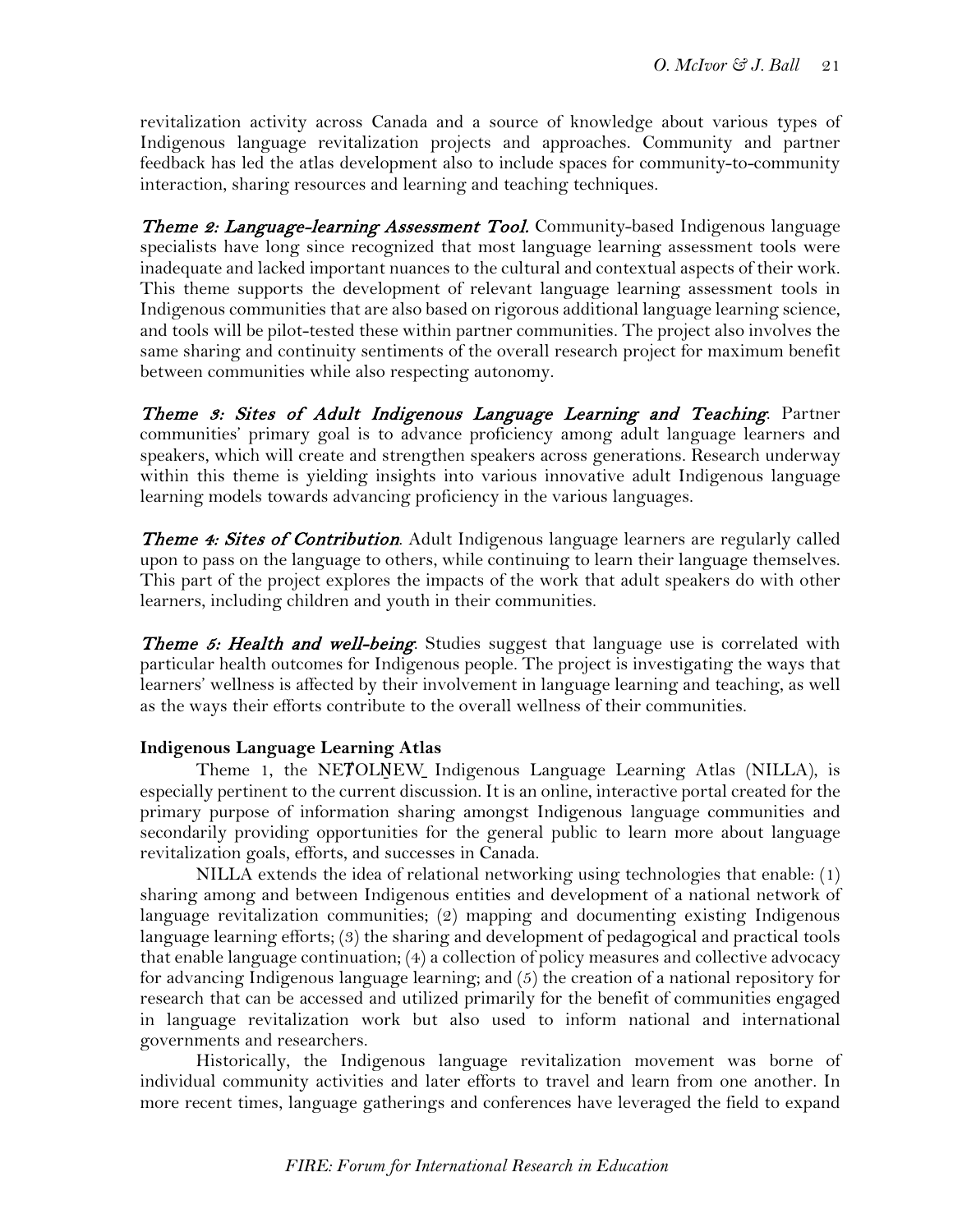and accelerate the shared learning between communities and researchers. Maintaining these connections beyond the conference experience is a bigger challenge, as is developing and supporting connections for individuals and communities who may not attend such gatherings. The NILLA portal transfers the Indigenous Language Revitalization spirit of connecting, exchanging, and engaging to the virtual realm, rather than relying solely on inperson meetings, for communities to connect without the time away from community and expense of travel. It also allows for real time sharing as developments occur rather than once or twice a year via abstracts that are developed for conference submission the year prior.

The NILLA project tackles two practical circumstances of Indigenous languages in Canada: an exceptionally rich language diversity, and the vast geographic reality of these languages. While this virtual space will help to close these gaps and promote connection, these same, often isolated or excluded communities will need to be *reached*, to learn about the portal and the opportunities to connect virtually. This outreach and engagement are key endeavours within this theme. Beyond the initial technical development and implementation phase, now underway, the work will also focus on bringing NILLA to life through community connection. The success of the portal depends upon communities choosing to share their language contexts and accessing the portal to find and exchange knowledge with others: no community information will be included within the portal without explicit community-level permission. The overall goal of NILLA is to ensure its meaning and utility by engaging farflung and wide-ranging Indigenous communities, language organizations, academic institutions, and allied political bodies. In this way, NILLA will contribute to the overall NEȾOLṈEW̱project, promoting community and academic connections, research, education and language training by and for Indigenous people.

#### **Sharing insights and approaches with the Global South**

The foregoing description of language revitalization efforts within the Canadian context suggests some points of clarification, cautionary notes, and inspiration that may be useful for consideration in certain contexts in the Global South. There are points of similarity and difference between Canada and settings in the Global South where languages are threatened that are worth exploring. This exploration serves to deepen and broaden our understanding of the challenges and avenues for ensuring that languages and the people to whom they belong flourish.

First, like many settings in the Global South, Canada has a great diversity of Indigenous languages and dialects. This creates challenges for a country-wide approach to language retention. In small countries with fewer languages, such as Aotearoa/New Zealand, a decision was taken to choose one language and one variety of that language to champion and promulgate in education. This decision is a political, social and cultural impossibility in a geographically vast and linguistically diverse country such as Canada, as it is in many other countries around the globe. Yet, where national government support is needed to legislate and fund Indigenous language education, a highly fragmented, exclusively communityfocused orientation to language survival is likely to fail to gather sufficient resources to succeed. The NETOLNEW project was conceived out of this recognition: a country-wide network of Indigenous partners and allies, led by Indigenous language champions, will assist in building a national collaborative agenda for knowing, sharing and gathering strength from across language groups and communities. These collaborations can also put political pressure on governments to be accountable to their legal responsibilities, domestic commitments and international declarations regarding Indigenous language rights. Together we stand to retain Indigenous languages; divided we are likely doomed to fail. In many linguistically -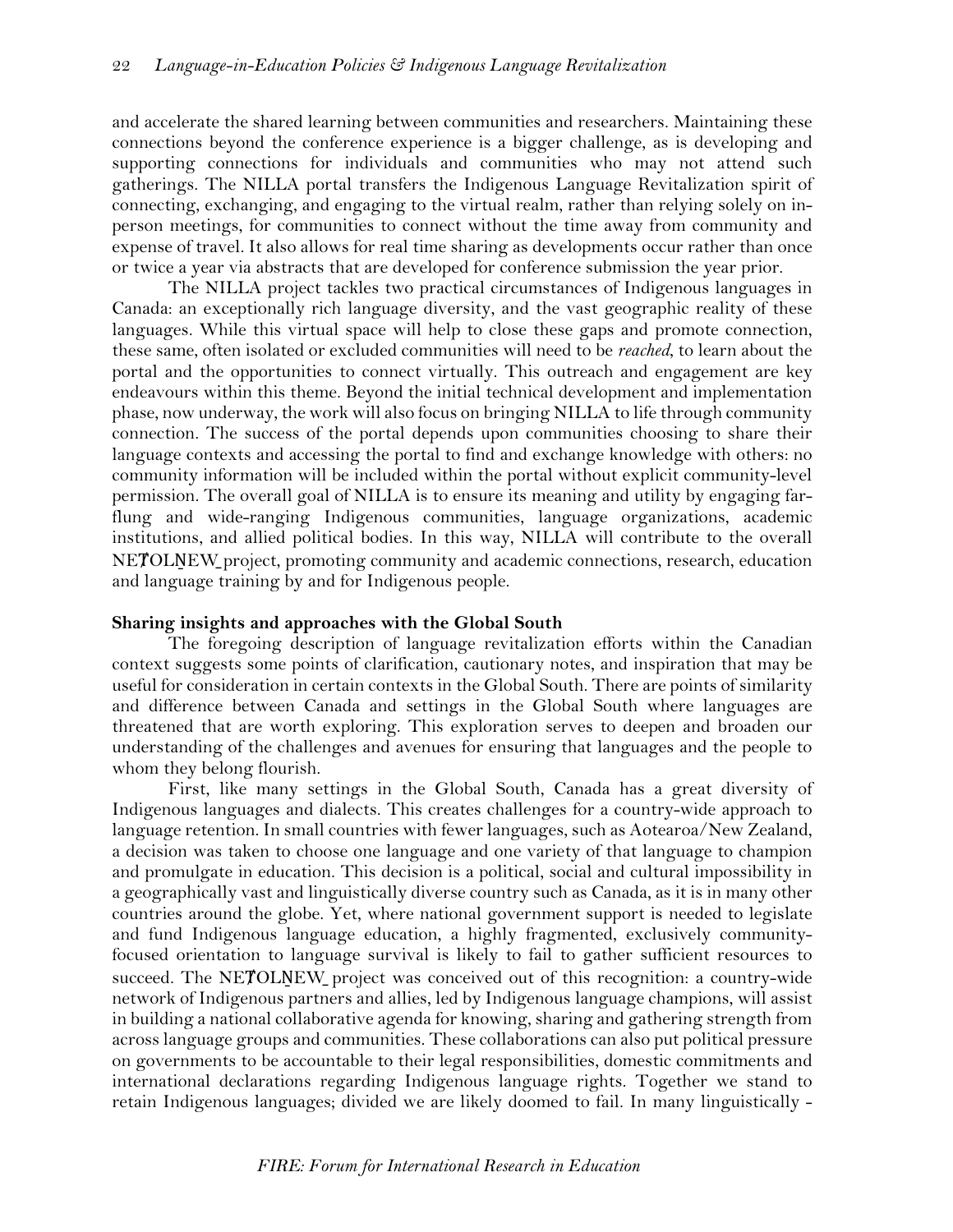diverse countries in the Global South, there are strong grassroots efforts in small language enclaves, but these communities and their language leaders are often not connected with other communities and leaders. Some are in heated arguments over language issues with nearby peoples. This isolation can allow governments to elide their responsibilities, allowing communities to expend limited time and resources trying to maintain their languages through boot-strapped efforts and in disputes over linguistic differences, leaving little or no time and resources for unified action to exert pressure on government to support language retention.

Second, in Canada, and around the globe, grassroots efforts have overwhelmingly focused on children's acquisition of the Indigenous (or ethno-linguistic minority) language. Yet, in contexts where languages are rapidly eroding, there are typically few adults who are fully proficient in their Indigenous language. Impetus for the NETOLNEW project was provided by growing recognition among Indigenous language leaders that this child-focused approach ignores a huge gap. It is widely accepted that the most important determinant of the quality of education is the quality of the teaching. Without language proficient adults who are skilled in teaching children in the language (as the medium of instruction), there is an assured deficit in the quality of program delivery that will manifest in disappointing outcomes. Investment in adults' language learning is a prerequisite for successful Indigenous language-based education. Yet, in the Global South, there is more investment of financial and technical resources in expanding mother tongue-based education in primary school than there is in formal and non-formal education to produce adult language speakers and teachers or to enhance adults' speaking, reading and writing in the non-dominant language.

Third, Canada lacks the enabling policy provisions that are now moving into place in a growing number of countries or regional entities in the Global South. For example, the multilingual policies of Singapore (Goh et al., 1979; Platt, 1982), the Philippines (2009, 2013), and more recently the Royal Government of Cambodia (2015) which supports five Indigenous languages in five provinces, are all examples that the government of Canada could and, legislatively, should aspire towards<sup>3</sup>.

Finally, and most importantly, from a global perspective, Canada could be considered a forerunner in recognizing the distinct language context and current circumstance while working collaboratively with Indigenous communities towards recognition and action (Government of Canada, 2019). While Statistics Canada (2017a) reports all but three Indigenous languages are poised for extinction, contemporary Indigenous leaders in language revitalization advocacy work assert that *no* Indigenous languages in Canada are safe (Assembly of First Nations, 2019; Cardwell, 2010). Due to the small number of adult speakers in most communities, very few Indigenous youngsters in Canada are learning their Indigenous language as a 'first language' in their homes, resulting in school as the site that often creates communicative continuation in Indigenous languages. Therefore, Indigenous language immersion and bilingual programs for children in Canada generally require children to transition from English or French (at home) to a new language when they arrive at school.

As elsewhere in the North and South, the work of Indigenous language revitalization described in this article began of necessity due to linguistic and other acts of genocide perpetrated by the colonial government in Canada (Ball & McIvor, 2013; McIvor & McCarty,

<span id="page-11-0"></span><sup>3</sup> The authors note that at the time of publication, Canada had set forth its first ever *Indigenous Languages Act*. However, it had not yet passed, and if it is successful in moving through parliament, the implementation and impacts will not be fully known for some time.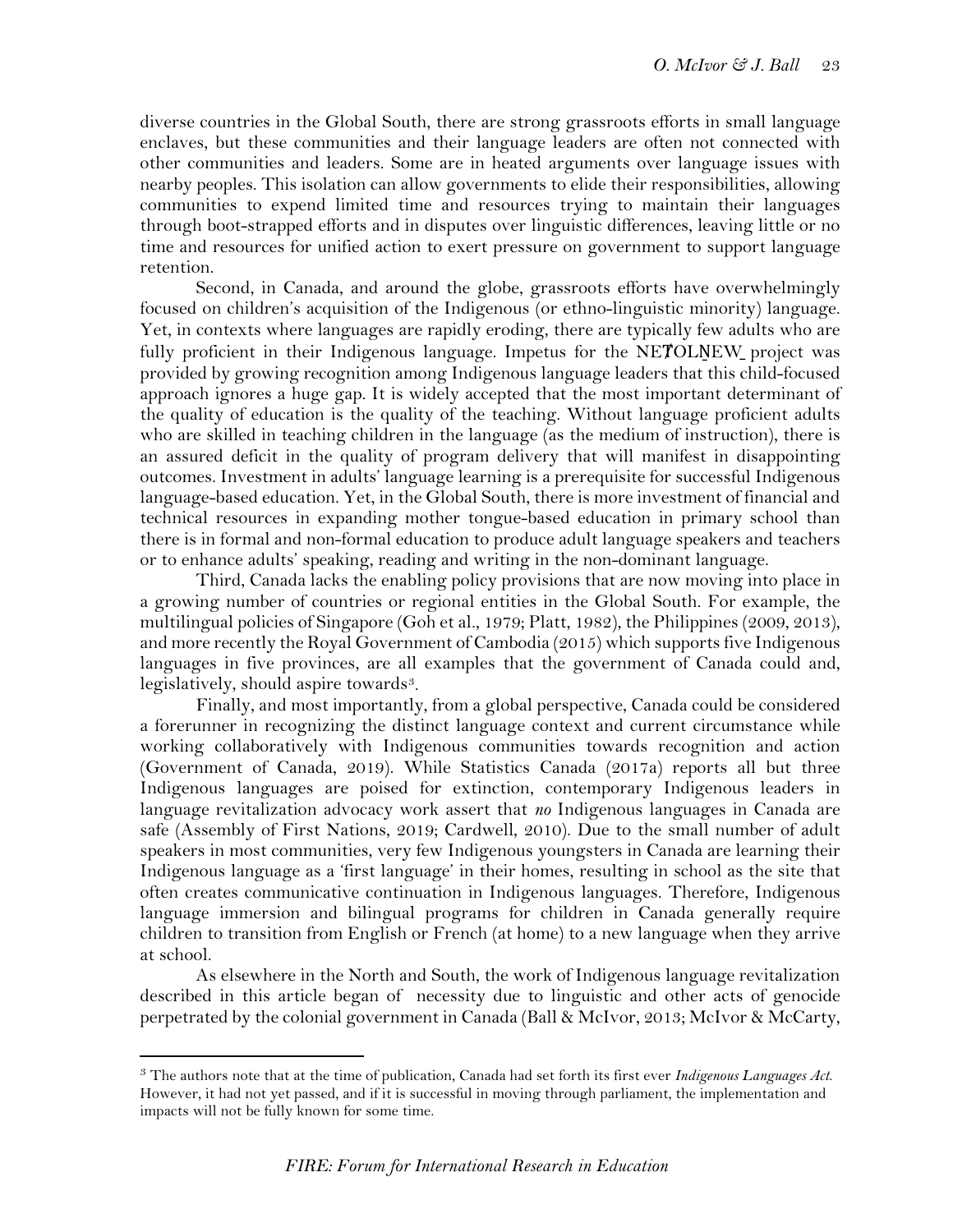2016). It is not yet clear whether Indigenous language revitalization in formal and non-formal education is an entirely separate field of endeavour from the field of mother tongue-based education, or a sub-field of non-dominant language education more generally (Hobson, Lowe, Poetsch &Walsh, 2010; Zuckerman, 2019). However, it is clear that this is a meaningful and useful distinction. There are Indigenous language populations in the Global South that face similar circumstances of extremely attenuated language proficiency. These language situations warrant a distinctive approach, including one that invests in adult language learning in equal measure to child language learning, and that accepts that children entering a 'mother tongue-based' learning environment may not have acquired much, or any, 'mother tongue' before arriving at a 'mother tongue-based' program. As we have found in Canada, in these situations, extra effort may be needed to create demand for Indigenous language learning in school, because most parents understandably want their children to go to school in a language they know (a foundational argument for mother tongue-based education). Parents may fear they cannot support their children's learning because they are not fluent or literate in their heritage language themselves, and they may have internalized societal stigma against their heritage language.

## **Conclusion**

There is a wide range of language characteristics and broader policy contexts in communities where non-dominant languages have flourished. This diversity calls for distinctive approaches to education that is designed to promote acquisition of non-dominant languages. This article has focused on Indigenous language contexts in Canada where historic government policies have pushed languages to the brink of extinction and where existing education policies are hindering current language recovery efforts. While our central example is situated in Canada, endangered languages exist in hostile policy contexts around the world. We have described an Indigenous-led, networked research and action initiative that brings together diverse language communities across a geographically vast Canada with diverse linguistic and political regions. Our purpose is to create a unified, Indigenous language-focused civil society movement to gather and mobilize evidence of effective language learning programs, and to exert pressure on government to create and fulfill legislative and policy commitments towards Indigenous language rights in education and public life. In Canada, as elsewhere, community-led efforts have managed to keep languages alive against all odds. They are *paspîwin* - successfully escaping or eluding danger*.* However, with increasing realities of urbanization, in-migration of diverse language speakers into formerly isolated communities, and globalization, "smaller" non-dominant language communities are increasingly hard-pressed to 'go it alone.' In Canada, there is currently no formal infrastructure to support the creation and maintenance of Indigenous language education programs countrywide. Yet, we have seen international examples where the combination of government policy and financial and technical resources can both create and support the implementation of policy and infrastructure needed to support community-level efforts. Canada lacks the language-in-education policies found in a growing number of countries and sub-national states in the Global South, but the current NETOLNEW project is paving a promising pathway to Indigenous-led, unified action to harness the topdown/bottom-up synergy needed to assure that people's own languages flourish for generations to come.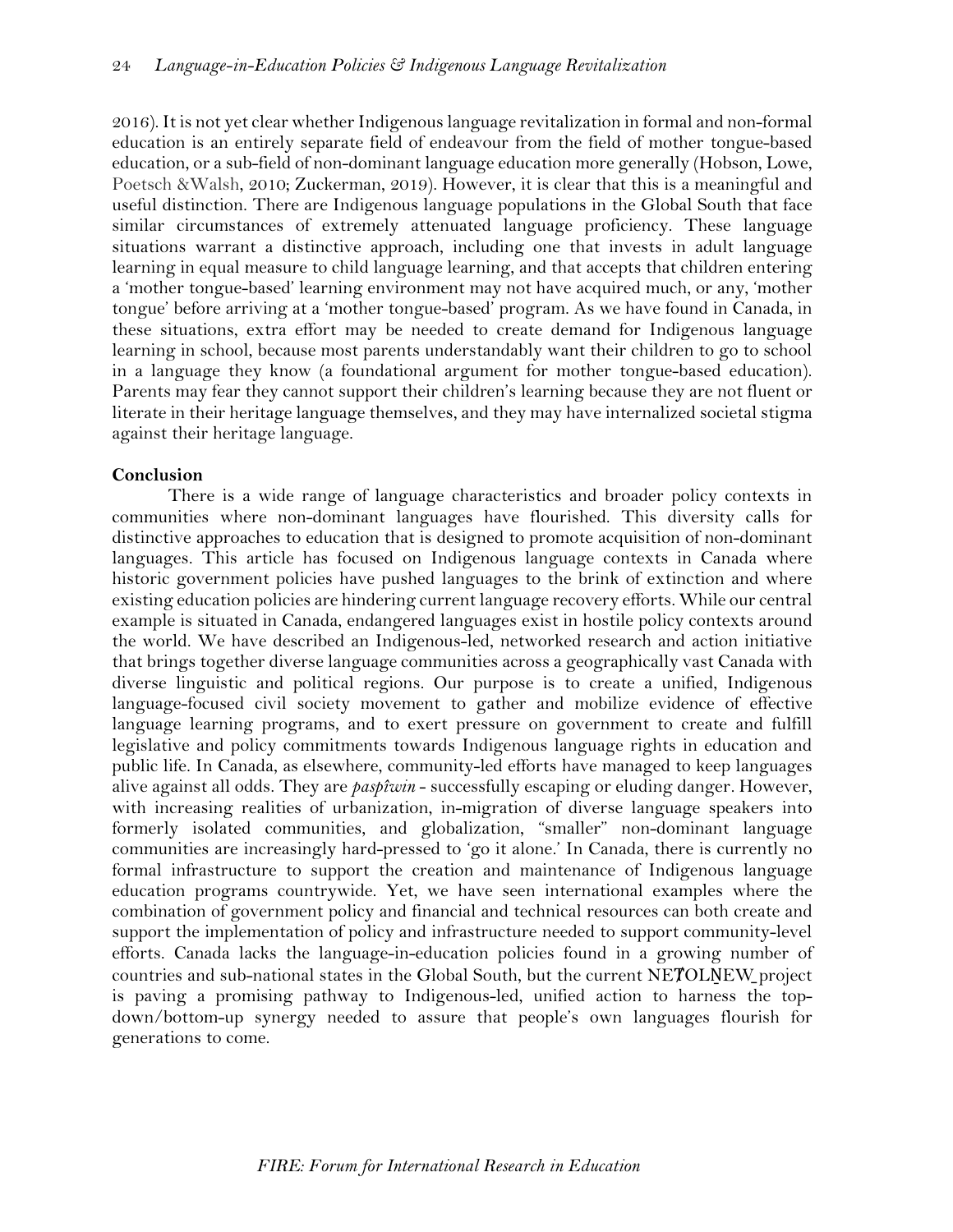## **References**

- Assembly of First Nations. (2019, February 1). AFN National Chief Perry Bellegarde addresses UN General Assembly at launch event for the international year of Indigenous Languages. *Assembly of First Nations News*. Retrieved from https://www.afn.ca/2019/02/01/afn-national-chief-perry-bellegarde-addresses-ungeneral-assembly-at-launch-event-for-the-international-year-of-indigenous-languagesand-calls-for-support-for-upcoming-indigenous-languages-legislation/
- Ball, J., & McIvor, O. (2013). Canada's big chill. In C. Benson & K. Kosonen (Eds.), *Language Issues in Comparative Education* (pp. 19–38). Rotterdam, the Netherlands: Sense.
- Bear Nicholas, A. (2001). Canada's colonial mission: The great white bird. In K. P. Binda & S. Calliou (Eds.), *Aboriginal education in Canada: A study in decolonization* (pp. 9–34). Mississauga, ON: Canadian Educators' Press.
- Canadian charter of rights and freedoms, s. 35, Part I of the Constitution Act, 1982, being Schedule B to the Canada Act 1982 (UK), 1982, c 11 (1983).
- Cardwell, M. (2010). Fight to revitalize Canada's Indigenous languages. *University Affairs*, *51*(10), 12–17.
- Carr Stewart, S. (2006). First Nations education: Financial accountability and educational attainment. *Canadian Journal of Education/ Revue Canadienne de l'éducation*, *29*(4), 998– 1018.
- Cummins, J. (2000). *Language, power and pedagogy: Bilingual children in the crossfire*. (C. Baker & N. Hornberger, Eds.). Toronto, ON: Multilingual Matters Ltd.
- Dunlop, B., Gessner, S., Herbert, T., & Parker, A. (2018). *Report on the status of B.C. First Nations languages*. Brentwood Bay, BC: First Peoples' Cultural Council (FPCC). Retrieved from http://www.fpcc.ca/language/status-report/
- First Nations Jurisdiction over Education in British Columbia / Act Loi sur la compétence des premières nations en matière d'éducation en Colombie- Britannique, S.C. 2006, c. 10 (2007). Retrieved from https://laws-lois.justice.gc.ca/eng/acts/F-11.75/page-1.html
- Fréchette, J.-D. (2016). *Federal spending on primary and secondary education on First Nations reserves*. Retrieved from https://www.pbo-
- dpb.gc.ca/web/default/files/files/files/Publications/First\_Nations\_Education\_EN.pdf
- Fulford, G. (2007). *Sharing our success: More case studies in Aboriginal schooling*. Kelowna, BC: Society for the Advancement of Excellence in Education.
- Gillies, C., & Battiste, M. (2013). First Nations, Métis, and Inuit K-12 language programming: What works? In K. Arnett & C. Mady (Eds.), *Minority Populations in Second Language Education: Broadening the Lens from Canada* (pp. 169-183). Bristol, England: Multilingual Matters.
- Goh, Keng Swee and The Education Study Team. (1979). *Report on the Ministry of Education 1978*. Singapore: Ministry of Education.
- Government of Canada. (2017). *Budget 2017: Building a Strong Middle Class, 280.* Retrieved from https://www.budget.gc.ca/2017/docs/plan/budget-2017-en.pdf
- Government of Canada. (2018). *Delivering on Truth and Reconciliation Commission Calls to Action.* Retrieved from https://www.aadncaandc.gc.ca/eng/1524494530110/1524494579700
- Government of Canada. (2019). *Co-development of a national First Nations, Inuit and Métis languages act.* Retrieved from https://www.canada.ca/en/canadianheritage/campaigns/indigenous-languages-legislation.html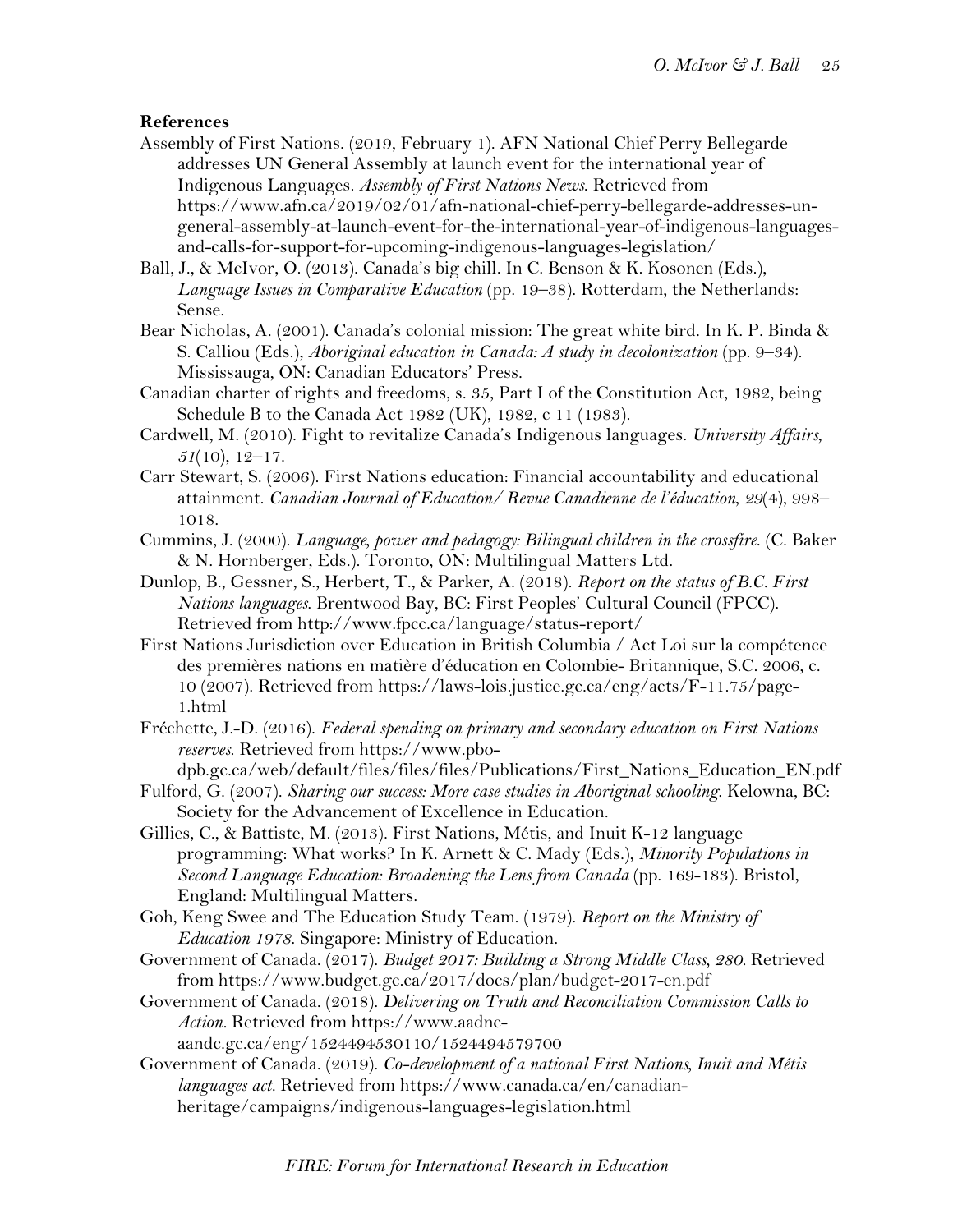- Hobson, J., Lowe, K., Poetsch, S., & Walsh, M. (2010). *Re-awakening languages: Theory and practice in the revitalisation of Australias Indigenous languages*. Sydney: Sydney University Press.
- Hornberger, N. H. (2008). Introduction: Can schools save Indigenous languages? Policy and practice on four continents. In N. H. Hornberger (Ed.), *Can Schools Save Indigenous Languages? Policy and Practice on Four Continents* (pp. 1–12). London, UK: Palgrave Macmillan.
- Indian Act / Loi sur les Indiens, R.S.C. 1985, c. I-5 (2017). Retrieved from https://lawslois.justice.gc.ca/eng/acts/i-5/
- Indigenous Services Canada. (2019). *Kindergarten to grade 12 education.* Retrieved from https://www.sac-isc.gc.ca/eng/1100100033676/1531314895090
- LeClaire, N., & Cardinal, G. (1998). *Alberta Elders' Cree dictionary/alperta ohci kehtehayak nehiyaw otwestamâkewasinahikan*. (E. Waugh, Ed.). Edmonton, AB: University of Alberta Press.
- Legacy of Hope Foundation. (2014). *Hope and healing: The legacy of the Indian residential school system*. Ottawa, ON: Legacy of Hope Foundation.
- Lewis, M. P., & Simons, G. F. (2010). Assessing endangerment: Expanding Fishman's GIDS. *Revue Roumaine de Linguistique*, *55*(2), 103–120. https://doi.org/10.1039/C6CP00978F
- McCue, H. A. (2011). Education of Indigenous peoples in Canada. In *The Canadian Encyclopedia*. Retrieved from
- https://www.thecanadianencyclopedia.ca/en/article/aboriginal-people-education
- McIvor, O. (2005). *Building the nests: Indigenous language revitalization in Canada through early childhood immersion programs*. Master's theses, University of Victoria, BC, Canada. ProQuest Dissertations Publishing, MR02092.
- McIvor, O. & McCarty, T. (2016). Indigenous bilingual and revitalization-immersion education in Canada and the USA. In O. García et al. (eds.), *Bilingual and Multilingual Education, Encyclopedia of Language and Education*, pp. 1-17. Springer International Publishing: Switzerland. DOI 10.1007/978-3-319-02324-3\_34-1
- McIvor, O., Rosborough, T., & McGregor, C. (2018). Lighting a fire: Community-based Indigenous language teacher education. In P. Whitinui, C. Rodriguez, & O. McIvor, (Eds.). *Promising practices in Indigenous teacher education*, pp. 189-204*.* Springer: Singapore.
- McIvor, O., Rosborough, T., & McGregor, C. (2017). Language teacher education: Building a new generation of "language warriors" In Q'um Q'um Xiiem J. Archibald & J. Hare (Eds.). *Learning, knowing and sharing: Celebrating successes in K-12 Aboriginal Education in British Columbia*, pp. 15-27*.* Office of Indigenous Education/Indigenous Education Institute of Canada, UBC & BC Principals' & Vice-Principals' Association.
- Michel, K. A. (2012). *Trickster's path to language transformation: Stories of Secwepemc immersion from Chief Atahm School.* University of British Columbia, BC, Canada. https://doi.org/10.14288/1.0105178
- Milloy, J. S. (1999). *A national crime: The Canadian government and the residential school system, 1879 to 1986*. Winnipeg, MB: University of Manitoba Press.
- National Indian Brotherhood. (1972). *Indian Control of Indian Education*. Ottawa, ON: Assembly of First Nations. Retrieved from

http://www.oneca.com/IndianControlofIndianEducation.pdf

Nisga'a final agreement, S.C. 2000, c. 7 (2003). Retrieved from https://lawslois.justice.gc.ca/eng/acts/N-23.3/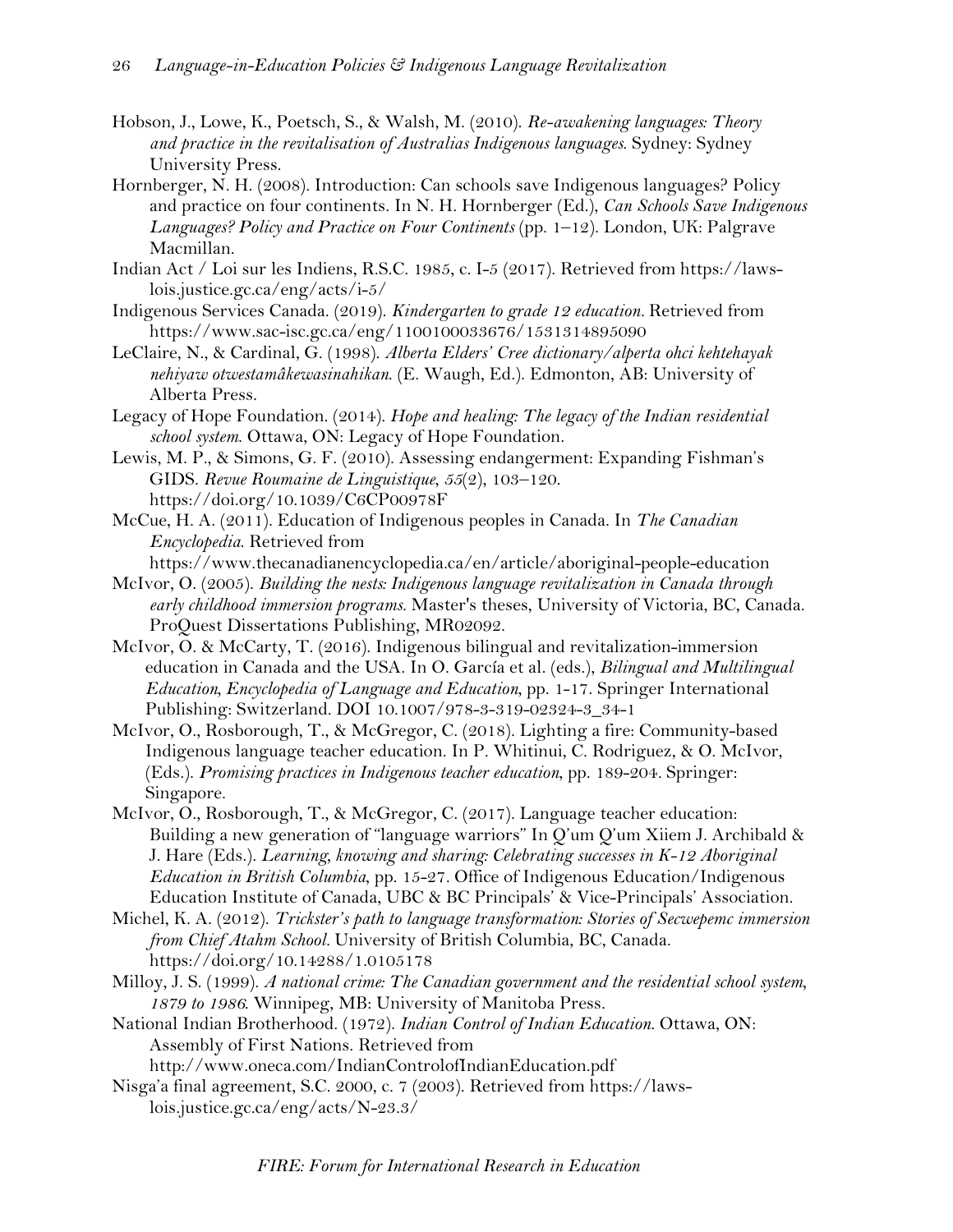- Nisga'a Lisims Government. (1998). *Understanding the Nisga'a Treaty*. Retrieved from http://www.nisgaanation.ca/understanding-treaty
- Nunavut Department of Education. (2007). *Inuit Qaujimajatuqangit: Education framework for Nunavut curriculum*. Iqaluit, NU: Nunavut Department of Education, Curriculum and School Services Division. Retrieved from

https://www.gov.nu.ca/sites/default/files/files/Inuit Qaujimajatuqangit ENG.pdf Office of the Auditor General of Canada. (2013). *Report of the Auditor General of Canada to the* 

- *Legislative Assembly of Nunavut – 2013 Education in Nunavut*. Ottawa, ON. Retrieved from http://www.oag-bvg.gc.ca/internet/docs/nun\_201311\_e\_38772.pdf
- Office of the Auditor General of Canada. (2018). *Spring reports of the Auditor General of Canada to the Parliament of Canada: Report 5 – socio-economic gaps on First Nations reserves – Indigenous Services Canada*. Retrieved from http://www.oagbvg.gc.ca/internet/English/parl\_oag\_201805\_05\_e\_43037.html
- Platt, J. T. (1982). Bilingual language policies in a multilingual nation: Singapore. *Australian Review of Applied Linguistics, 5,* 17-20.
- Republic of the Philippines, Department of Education. (2009, July 14). *Institutionalizing mother tongue-based multilingual education (MLE)*. Manila: Author. http://mlephil.wordpress.com/2009/07/18/deped-order-no-74-s-2009/.
- Republic of the Philippines, Department of Education. (2013, July 12). *Department of Education adds 7 more languages in mother tongue-based education.*  http://www.deped.gov.ph/index.php/newsupdates/ updates/updates-learners/386-deped-adds-7-more-languages-in-mother-tonguebasededucation.
- Richards, M., & Burnaby, B. (2008). Restoring Aboriginal languages: Immersion and intensive program models in Canada. In T. Williams Fortune & D. J. Tedick (Eds.), *Pathways to multilingualism: Evolving perspectives on immersion education* (pp. 221–241). Clevedon, UK: Multilingual Matters Ltd.
- Royal Government of Cambodia, Ministry of Education, Youth and Sport. (2015). *Multilingual Education National Action Plan, 2015-2018.* Phnom Penh: Author.
- Statistics Canada. (2011). *2011 Census of Canada: Topic-based tabulations: Language spoken most often at home.* (Catalogue no. 98-314-XCB2011042). Ottawa, ON. Retrieved from https://www12.statcan.gc.ca/census-recensement/2011/dp-pd/tbt-tt/Rpeng.cfm?LANG=E&APATH=3&DETAIL=0&DIM=0&FL=A&FREE=0&GC=0&G ID=0&GK=0&GRP=1&PID=103089&PRID=10&PTYPE=101955&S=0&SHOWAL L=0&SUB=0&Temporal=2011&THEME=90&VID=0&VNAMEE=&VNAMEF
- Statistics Canada. (2017a). *Census in Brief: The Aboriginal languages of First Nations people, Métis and Inuit*. *Statistics Canada Census of Population, 2016.* (Catalogue no. 98-200- X2016022). Ottawa, ON. Retrieved from http://www12.statcan.gc.ca/censusrecensement/2016/as-sa/98-200-x/2016022/98-200-x2016022-eng.cfm
- Statistics Canada. (2017b). *Focus on geography series, 2016 census: Nunavut.* Retrieved from https://www12.statcan.gc.ca/census-recensement/2016/as-sa/fogs-spg/Facts-PR-Eng.cfm?TOPIC=9&LANG=Eng&GK=PR&GC=62
- Thorstenson, C., Hanna, D., & Callison, C. (2006). *Aboriginal People and the Law in British Columbia*. Retrieved from

http://www.lss.bc.ca/assets/pubs/aboriginalPeopleAndTheLawInBC.pdf

Treaty 5 between her Majesty the Queen and the Saulteaux and Swampy Cree tribes of Indians at Beren's River and Norway House with adhesions, September 24 1875, Cat. No.: R33-0557, IAND Publication No. QS-0573-000-EE-A-1, The Queen's Printer